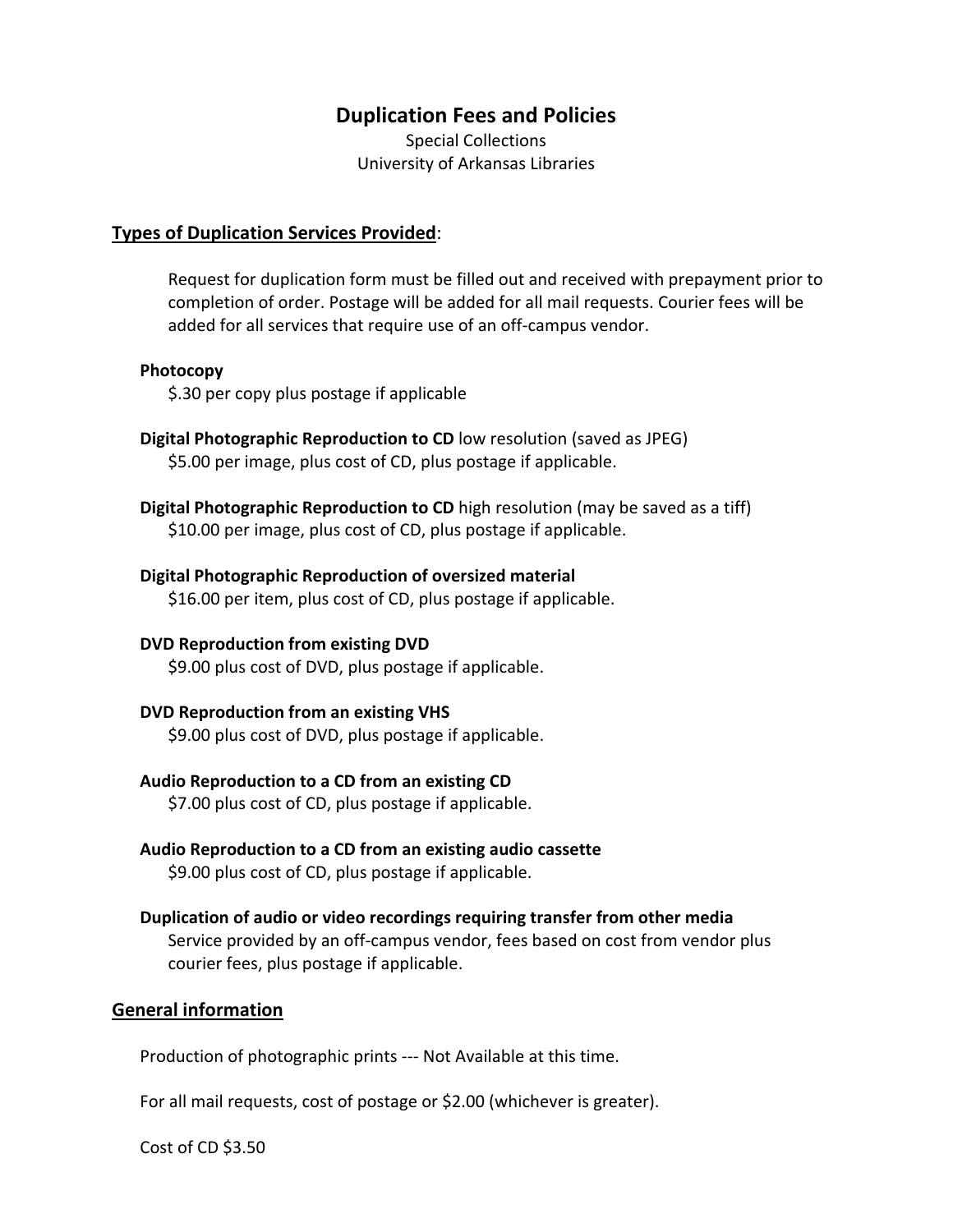#### Cost of DVD \$5.00

Payment for all charges for photocopies and other duplication must be prepaid. Payment must be received in full before order will be processed.

Payment may be made by check, money order, credit card or **University of Arkansas** departmental account. Please make payable to "University of Arkansas Libraries."

In‐person payment for duplication services may be paid by check, or credit card with VISA, Mastercard, or Discover.

Requests totaling \$20.00 or less must be paid by check, or postal money order.

Charges exceeding \$20.00 may also be paid by credit card with VISA, Mastercard, or Discover.

**Special Collections reserves the right to limit the size of duplication orders in whole or in part. We usually do not photocopy entire collections nor a complete series or project in larger collections. Photocopy orders are normally limited to 500 pages per month. Scanning orders are normally limited to 20 images per month. Exceptions to these policies require permission from the head of the department.**

# **Copyright**

Providing reproductions of material does not convey nor imply permission to publish or to duplicate material for others. Duplicates are provided for single research purposes only.

All services are subject to U.S. Copyright Law and established uses of University of Arkansas Libraries materials.

We reserve the right to refuse to accept any copying order, if, in our judgment, fulfillment of the order would violate copyright law or potentially damage the original materials.

For more copyright info: http://www.copyright.gov/circs/circ1.html

# **Credit line**:

A proper credit/citation must always be given in the following form:

[Title or description of item]. [Name of collection, collection number, box number and/or item number]. Special Collections, University of Arkansas Libraries, Fayetteville.

Individuals who request the duplication of materials and use them in a publication, web site, display, performance, or distribution, etc., are responsible for assuring that proper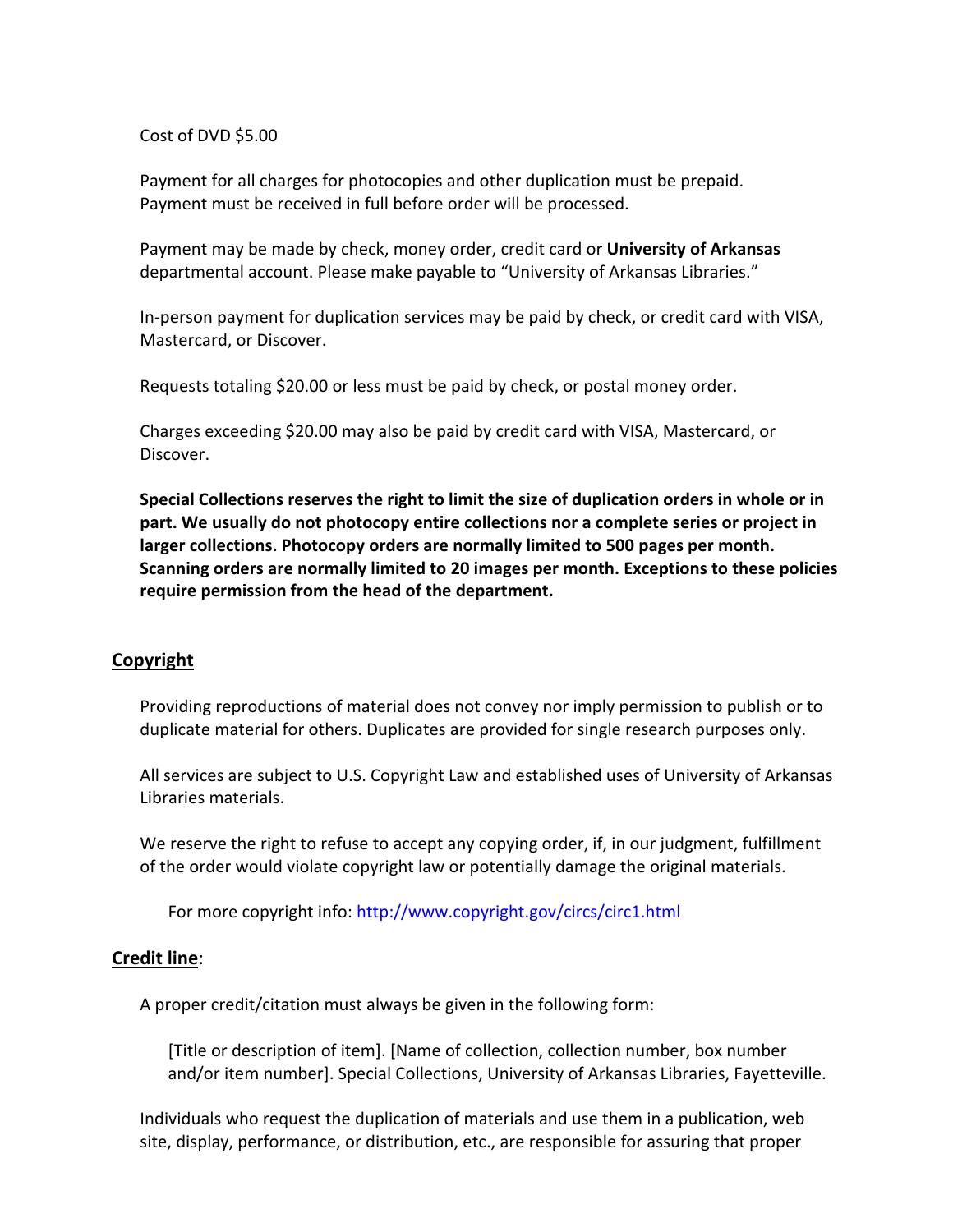citation is given. A researcher who fails to meet this requirement may be denied further use of our collections and the matter may be referred to University Counsel.

To use material from Special Collections in a publication, web site, display, performance, or distribution, etc., first complete and submit a "Permission to Publish" request form.

# **Forms**:

For photocopies from manuscript materials, complete and submit "Photocopy Request – Manuscript Material" form and the "Application for Research Privileges" form.

For photocopies from publications, complete and submit "Photocopy Request ‐‐ Published Material" form.

For a scan, please complete and submit "Scanning Request" form. For other duplication, please complete and submit "Other Duplication Request" form.

To request permission to publish, display, perform, or distribute, please complete and submit "Permission to Publish Request" form. Also see schedule of publication fees.

# **Additional information**

Deposit of copies (photocopies, photographs, digital files, etc.) in another repository is prohibited unless specifically permitted **in writing** by the Head of Special Collections, University of Arkansas Libraries.

Electronic files are saved as JPEG files unless other arrangements have been made.

On a case‐by‐case basis, if work‐flow permits, we may arrange to send one to three small, low resolution images by email (generally requires payment of \$25.00 rush fee in addition to scanning fee).

Please allow up to two working weeks from the day we receive a request (and prepayment) for completion of order; this does not include postage time for mail orders. Large or unusual orders may require more time to complete. Rush orders may be arranged depending upon current workload and the size, condition, format, or quantity of the material to be duplicated.

Rush costs generally range from \$25.00 up to an additional 100% of the charges for the request.

We do not save files to previously used disks.

# **Personal Digital Cameras and Scanners**

Personal digital cameras or flatbed scanners may be used in the Reading Room only with the permission of our reference staff. The items that you wish to photograph must be examined and evaluated for physical condition, copyright issues, and donor restrictions. Use of a flash or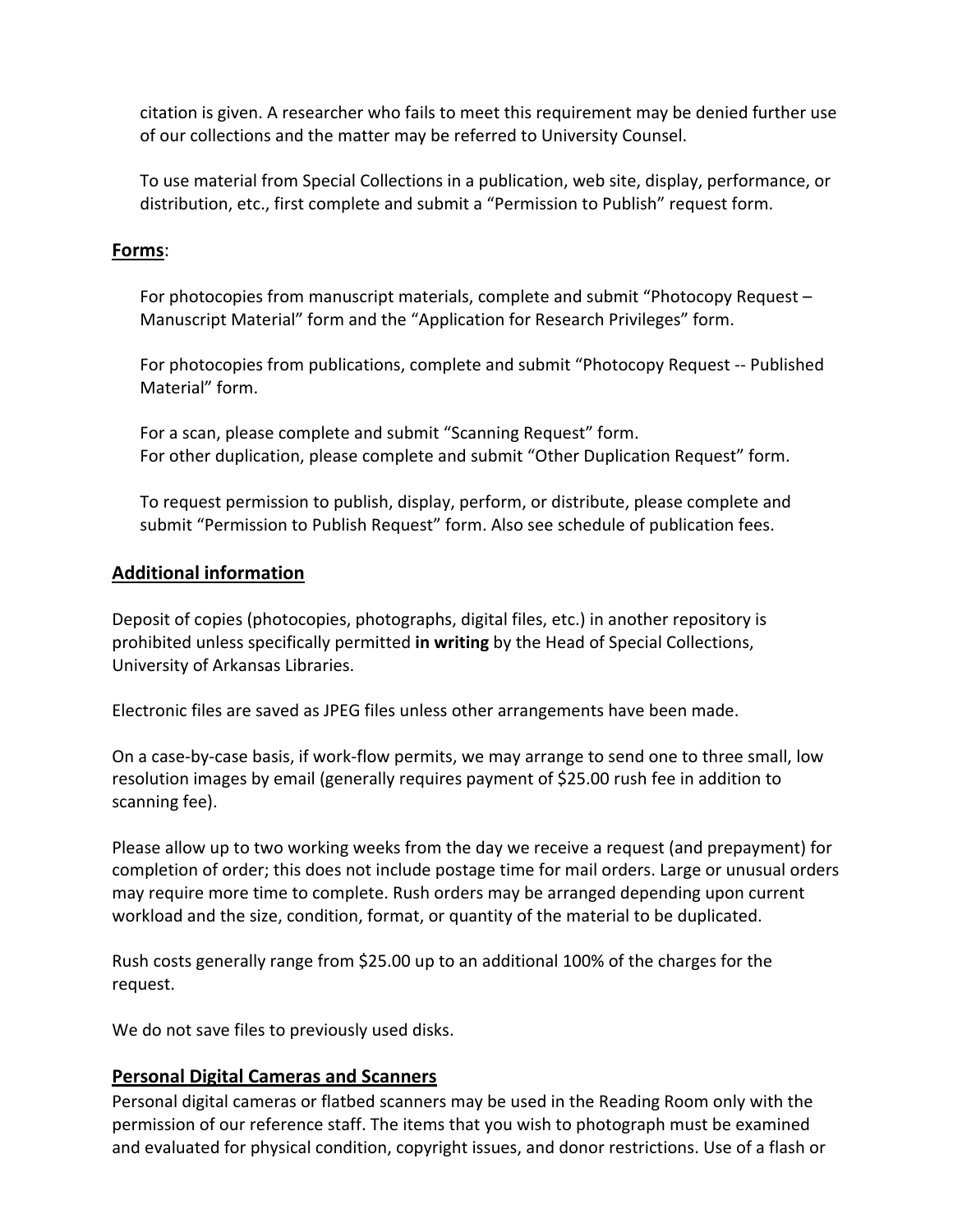other lighting, tripods, camera supports, or equipment that disturbs other researchers will not generally be permitted. Use of hand‐held scanners is prohibited.

If you are planning a research visit to Special Collections and would like to know in advance whether we will approve your use of a digital camera or scanner, please submit a request to our department email address (**SpeColl@UARK.edu**) and let us know which materials you may wish to photograph. When you arrive, the Reading Room Supervisor will provide you with a card that must be included in each digital image. This card identifies the material as being housed at the University of Arkansas Libraries Special Collections. When you leave, you will be asked to provide a cd with digital files of the images you have photographed/scanned.

Images of materials housed in Special Collections must not be published, exhibited, included in a Web site, or otherwise publicly disseminated without permission of our department. For information on using Special Collections materials in publications, on Web sites, etc., please refer to our **Permission to Publish Request form** and the following "Publications Fees" page.

Revised 10/07/11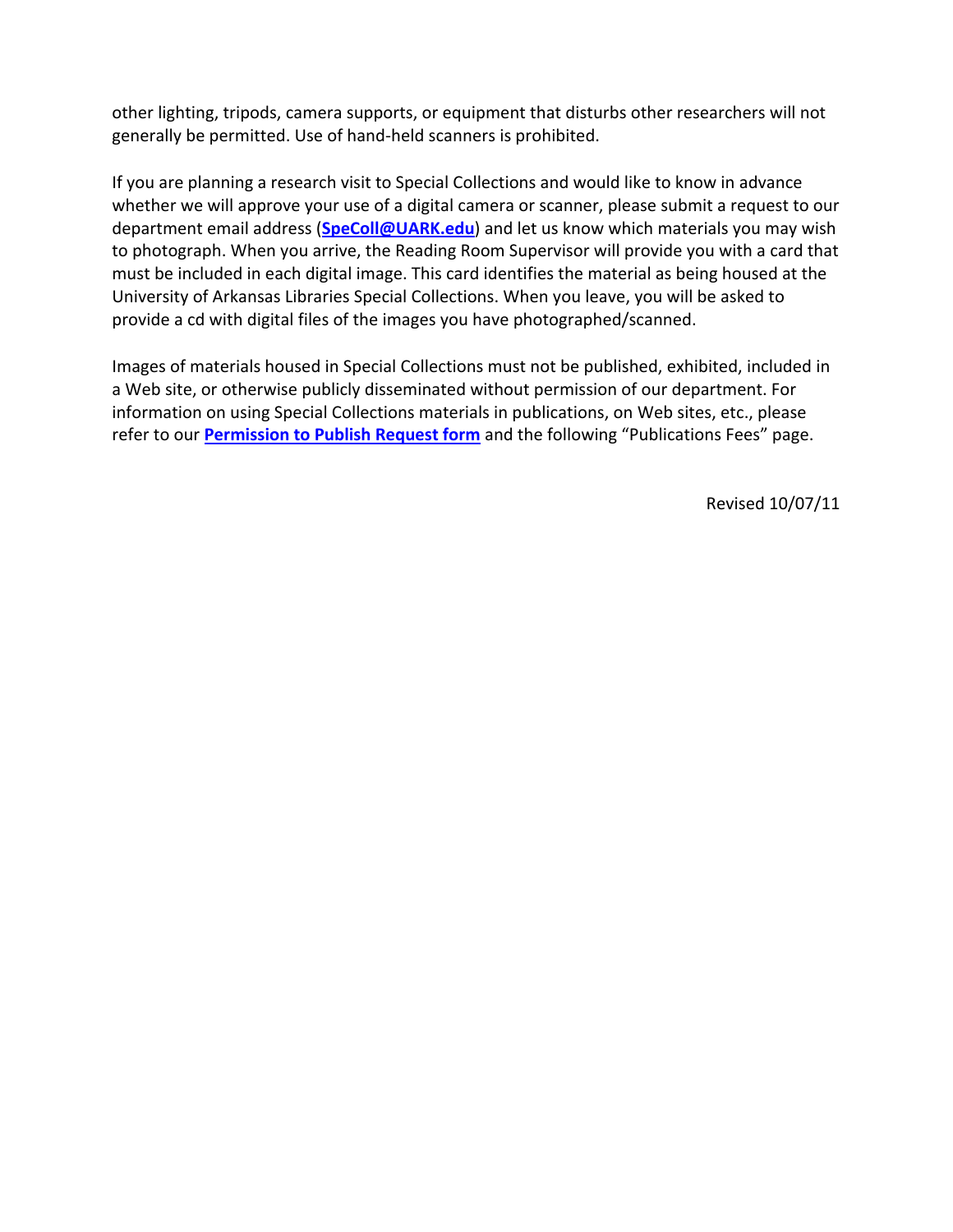# **Publication Fees**

Publication of images from holdings in the Special Collections of the University of Arkansas Libraries requires permission from the department as well as from the holder(s) of copyright. Fees may be charged for such use. Publication includes print media, audio‐visual media, broadcast media, web sites, exhibits and displays, or any other form of distribution. These fees are separate from any which might be assessed by the copyright holder.

Permission should be requested from Special Collections by completing and submitting the "Permission to Publish Request" form.

These fees are per image in addition to duplication costs and must be paid before publication. Fees are for non‐exclusive use and one‐time use. Publication fees are waived for theses, dissertations, and student projects.

By prior arrangement, the department may substitute for fees <sup>a</sup> copy of the publication, for example for projects in which we want this department to be represented or for smaller distribution. Conversely, fees may be higher for highly commercial, large distribution. Contact the department with questions about projects with large quantities of items to be published or with other special circumstances.

|               |                                                                                       | Scholarly non-profit     |                        |                          | Commercial                      |                        |                          |
|---------------|---------------------------------------------------------------------------------------|--------------------------|------------------------|--------------------------|---------------------------------|------------------------|--------------------------|
|               |                                                                                       | 2,000 copies or<br>less* | 2,001-10,000<br>copies | 10,001 or more<br>copies | 2,000 copies<br>or less         | 2,001-10,000<br>copies | 10,001 or more<br>copies |
| Still Image   |                                                                                       |                          |                        |                          |                                 |                        |                          |
|               | Illustration in text, books                                                           | \$20                     | \$30                   | \$50                     | \$50                            | \$70                   | \$100                    |
|               | Illustration for book<br>jacket/cover                                                 | \$50                     | \$70                   | \$100                    | \$100                           | \$200                  | \$300                    |
|               | Illustration for periodical                                                           | \$20                     | \$30                   | \$50                     | \$50                            | \$70                   | \$100                    |
|               | <b>Other Print Products:</b><br>calendars, postcards,<br>posters, novelty items, etc. | \$50                     | \$70                   | \$100                    | \$100                           | \$300                  | \$500                    |
|               | <b>Electronic Formats</b>                                                             | \$20                     | \$30                   | \$50                     | \$50                            | \$70                   | \$100                    |
|               | Internet/Online                                                                       | \$50                     |                        |                          | \$100<br>\$300 ----------<br>to |                        |                          |
| Moving Images |                                                                                       |                          |                        |                          |                                 |                        |                          |
|               |                                                                                       |                          |                        |                          |                                 |                        |                          |